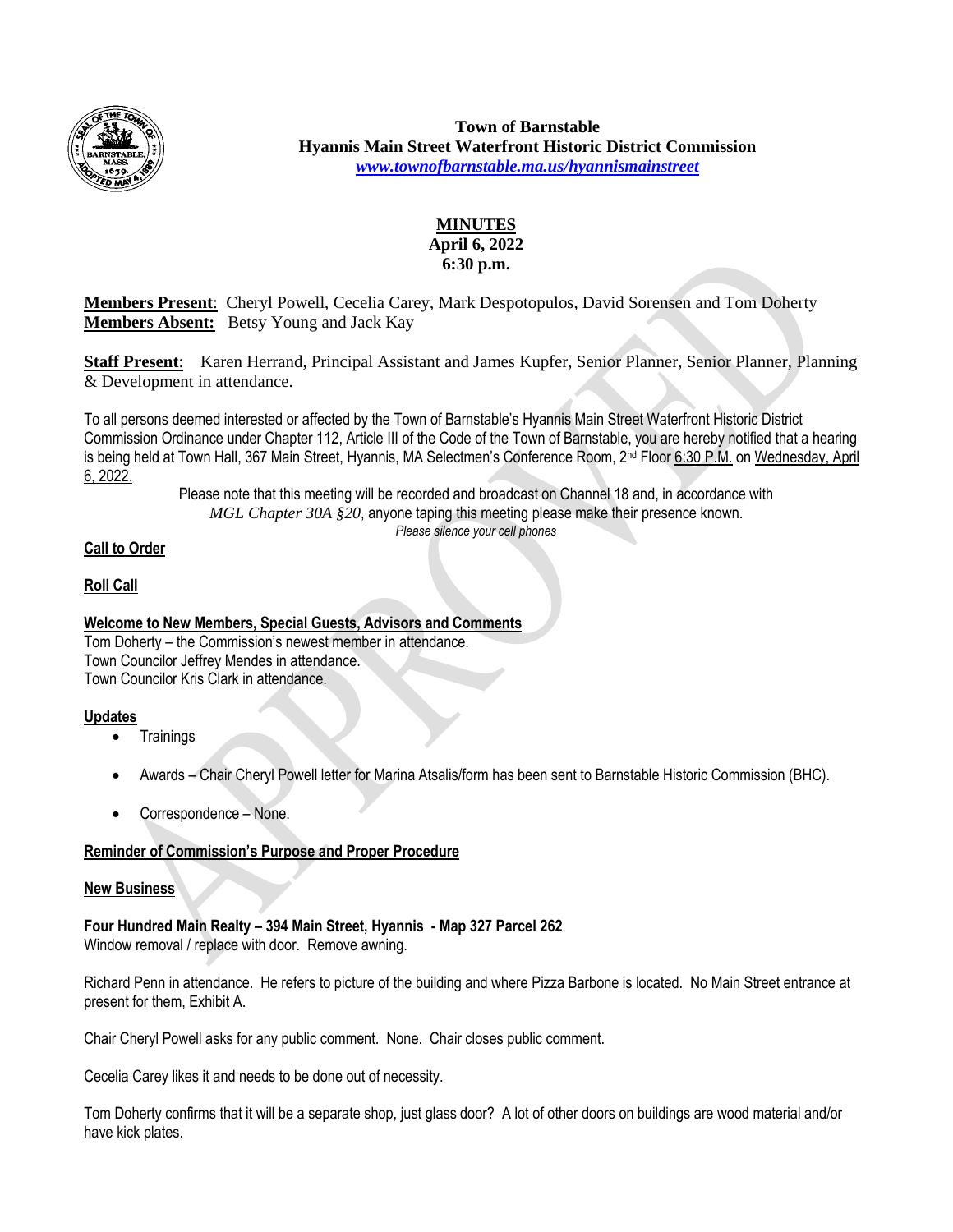Richard Penn replies, this is out of necessity, to get a door, at some point will come back and talk about something a little more presentable, at this point just a door.

Chair Cheryl Powell confirms door and will be removing current awning? Confirms aluminum framed, glass door?

Richard Penn, correct and yes, will be removing the awning.

**Chair Cheryl Powell entertains a motion for the Findings, moved by David Sorensen that this application is compatible with the preservation and protection of the District, seconded y Cecelia Carey,**

**Vote: Cecelia Carey - aye Tom Doherty – aye Mark Despotopulos - aye David Sorensen - aye Cheryl Powell - aye**

**Chair Cheryl Powell entertains a motion for a Certificate of Appropriateness, moved by Mark Despotopulos to issue for the application at 394 Main Street, as described in the submitted materials, seconded by Cecelia Carey,**

**Vote: David Sorensen - aye Mark Despotopulos - aye Tom Doherty - aye Cecelia Carey- aye Cheryl Powell - aye**

# **Seashore Homes, Inc. – 63 Main Street, Hyannis – Map 342 Parcel 017**

Remove portion of building (rear). Two story addition. Removal of chimney.

Dennis Mason, Seashore Homes in attendance. He gives a description of the proposed work/renovations.

Tom Doherty states, the existing building is beautiful, will this match? New apartments?

Dennis Mason, yes, the previous owner did put new windows, siding in. The new apartments will be basic.

Jim Kupfer – confirms, siding, vinyl? Site plan, has office to the side, no access from the front, just the rear, parking along the edge of Parkway Place, those will be removed.

Dennis Mason replies, no vinyl, cedar and mayback, a dipped shingle and PVC trim. No parking along edge, hasn't gotten the wood double doors yet.

Chair Cheryl Powell confirms wood doors to be historic appropriate. Are there any height issues? – directs to Staff.

Jim Kupfer, we are outside of the harbor, believes it's 2.5 stories as well. This does meet requirements for the district, won't need relief for height.

Dennis Mason, will clean landscaping up – concerned with the hedge across the front, can't see around the hedge, dangerous here, no visibility, will take it down.

Cecelia Carey asks about any new signage, will you be working with host there now?

Dennis Mason replies, Bosworth now, will use traditional gold leaf type wood carved sign, will come back to the Commission when ready for the sign.

**Chair Cheryl Powell asks for any public comment. None. Chair closes public comment.**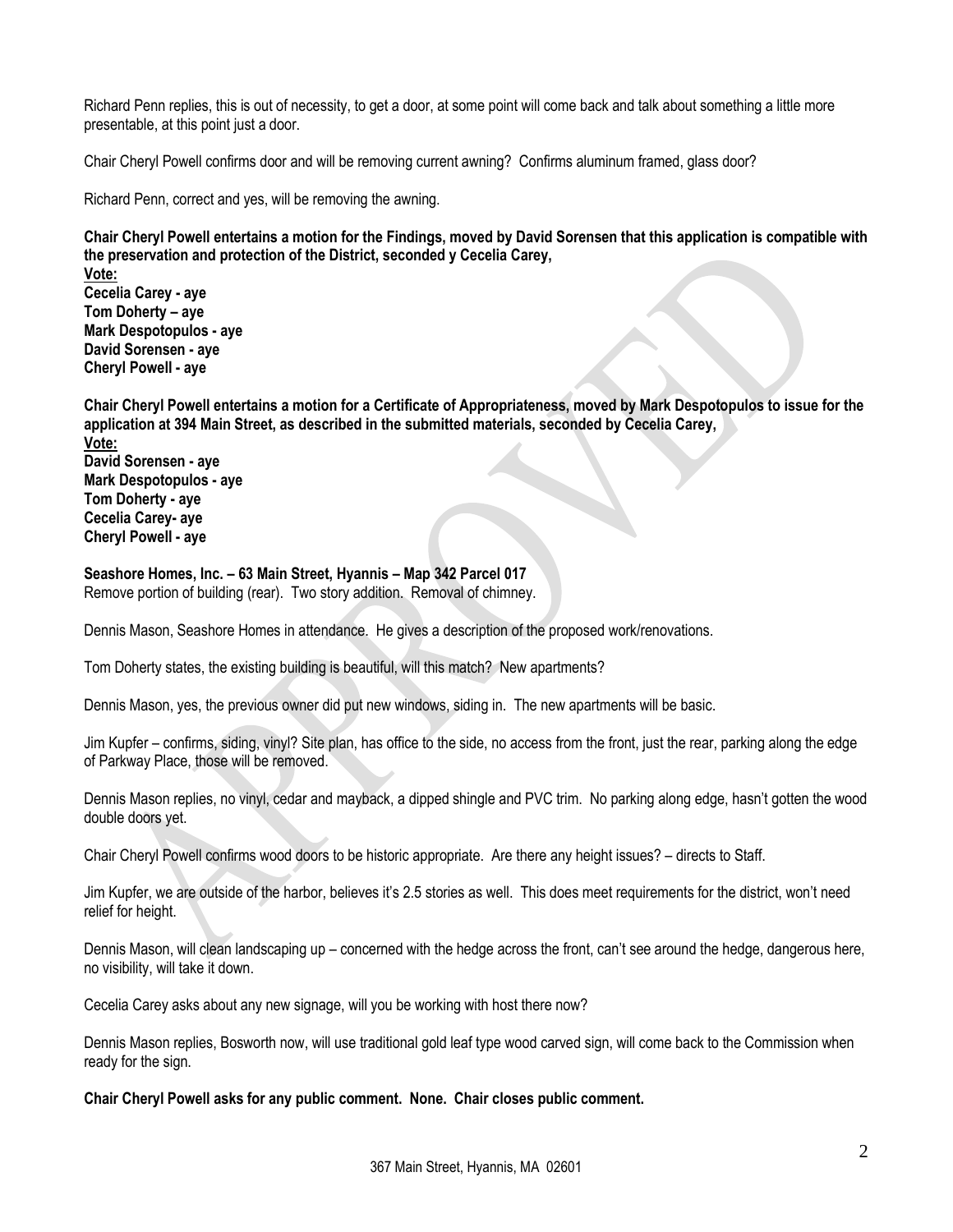**Chair Cheryl Powell entertains a motion for the Findings, moved by Cecelia Carey to be compatible with the preservation and protection of the District, seconded by Tom Doherty, Vote: David Sorensen - aye Mark Despotopulos - aye Tom Doherty - aye Cecelia Carey - aye Cheryl Powell - aye**

**Chair Cheryl Powell entertains a motion for a Certificate of Appropriateness, moved by Mark Despotopulos to issue for the application at 63 Main Street as described in the submitted materials, seconded by David Sorensen, Vote:**

**David Sorensen - aye Mark Despotopulos - aye Tom Doherty - aye Cecelia Carey - aye Cheryl Powell - aye**

# **Seth Latimer, DDS – 414 South Street, Hyannis – Map 308 Parcel 126**

New windows and doors. Removal of chimney.

Brian O'Sullivan of Weller Construction in attendance. He gives an explanation of the proposed project.

Tom Doherty asks about the casement windows, are there any window standards, requirements?

Jim Kupfer replies, it varies. Have guidelines for recommended window styles and replacements. Refers to the pictures of the structure, each application brings its own merits. They do stress whatever the character is at the time. This is unique as it may not fit the mold as many of the structures in the District. Maintain appropriate standards.

**Chair Cheryl Powell asks for any public comment. None. Chair closes public comment.**

**Chair Cheryl Powell entertains a motion for the Findings, moved by David Sorensen to be compatible with the preservation and protection of the District, seconded by Cecelia Carey,**

**Vote: Cecelia Carey - aye Tom Doherty - aye Mark Despotopulos - aye David Sorensen - aye Cheryl Powell - aye**

**Chair Cheryl Powell entertains a motion for a Certificate of Appropriateness, moved by Cecelia Carey to issue for the application at 414 South Street as described in the submitted materials, seconded by Mark Despotopulos,**

**Vote: David Sorensen - aye Mark Despotopulos - aye Tom Doherty - aye Cecelia Carey - aye Cheryl Powell - aye**

# **Matters not Reasonably Anticipated by the Chair**

# **Other Business**

Approval of March 16, 2022, draft minutes

Chair Cheryl Powell would like to table these daft minutes to the next meeting of April 20th . – has some amendments.